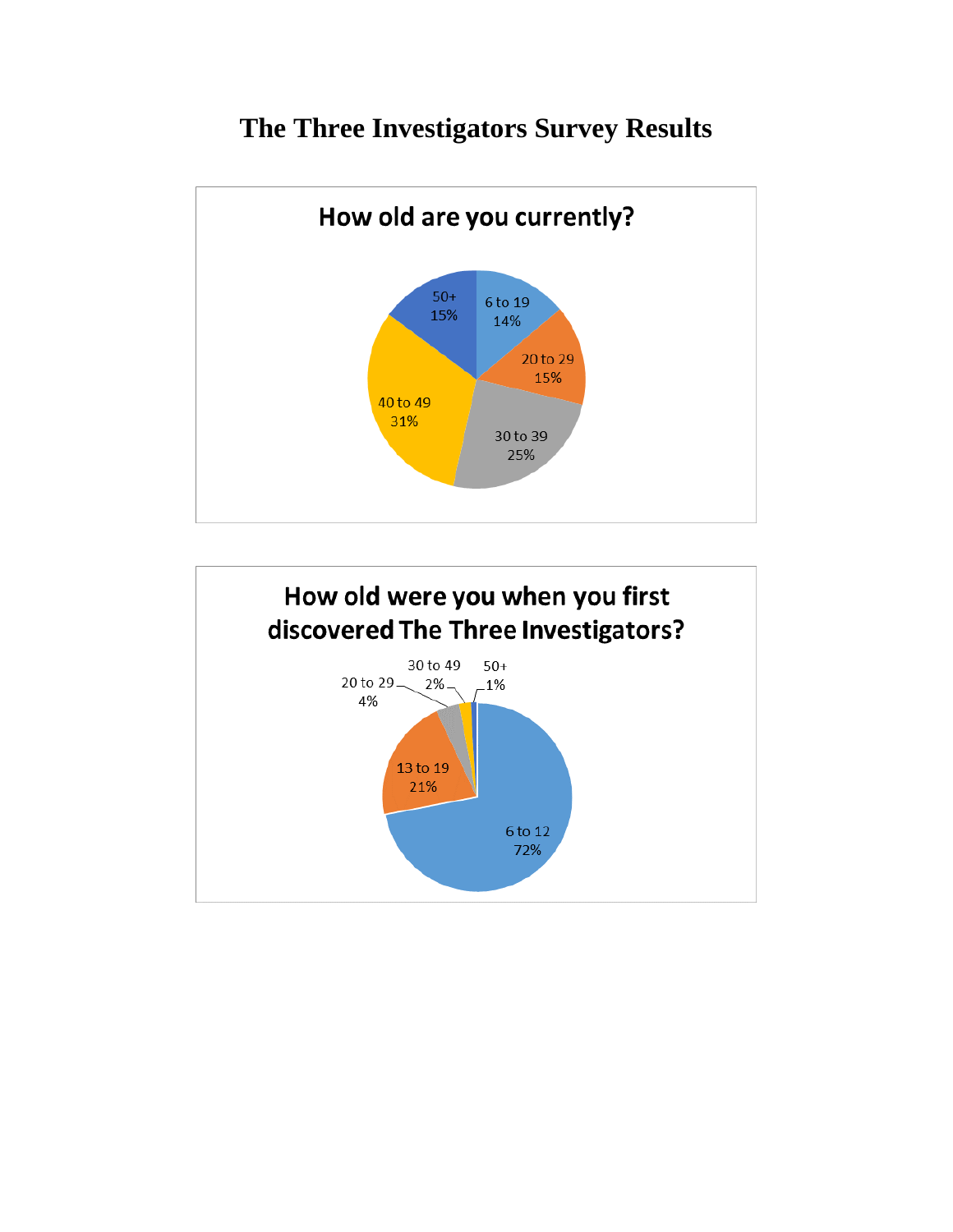

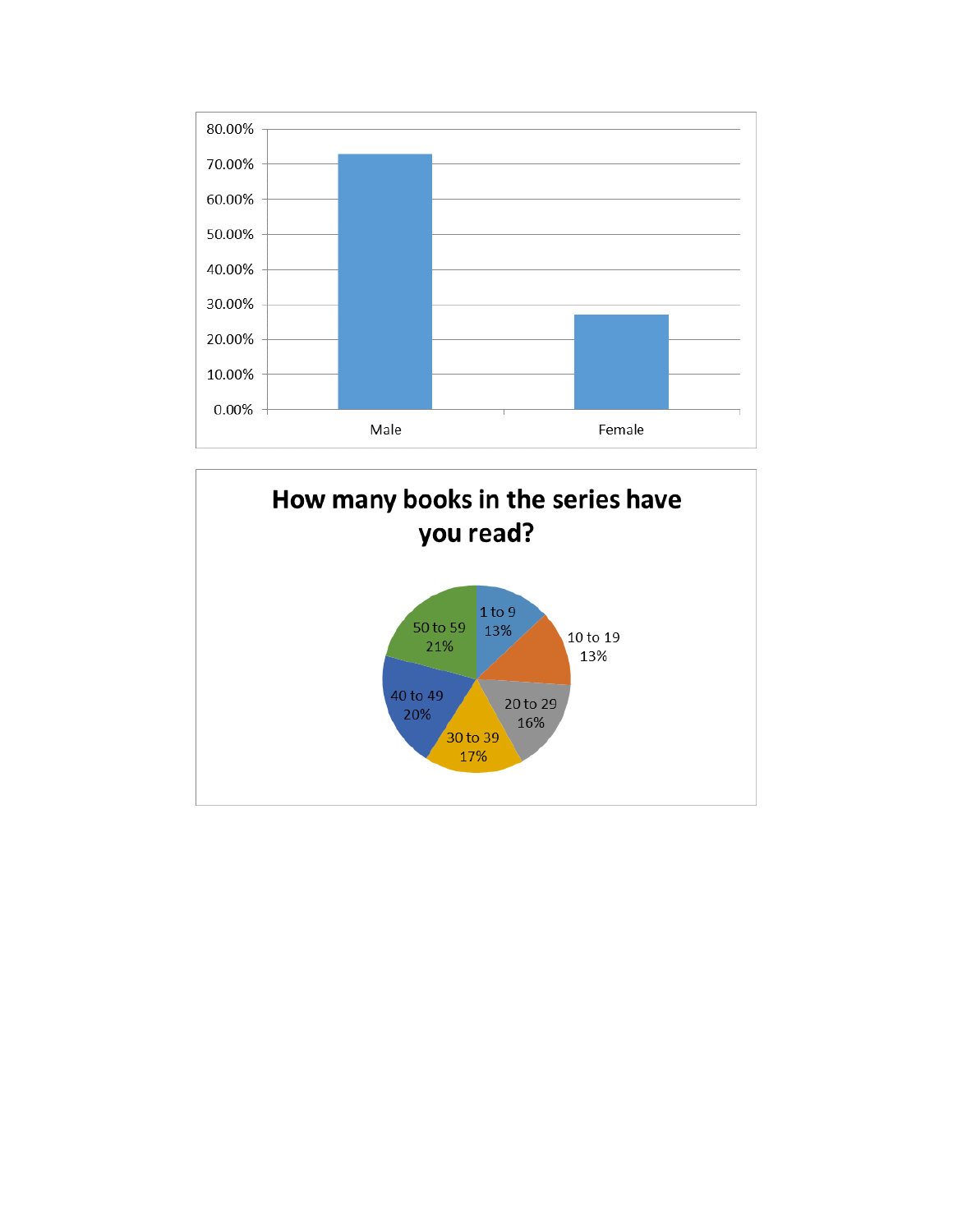

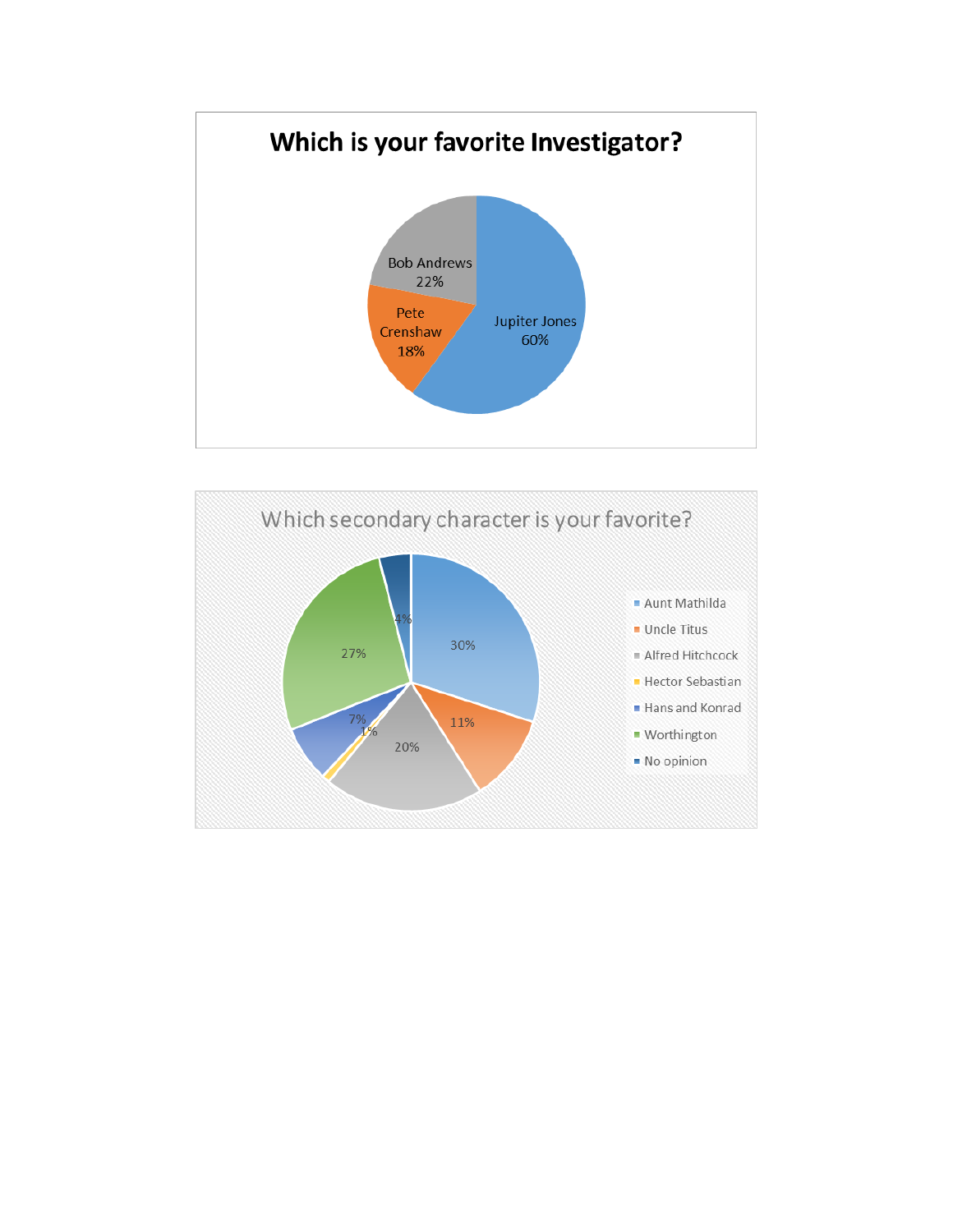

|                                       | <b>Votes for</b> |
|---------------------------------------|------------------|
| <b>Title</b>                          | <b>Favorite</b>  |
| The Secret of Terror Castle           | 139              |
| The Mystery of the Stuttering Parrot  | 68               |
| The Mystery of the Whispering Mummy   | 15               |
| The Mystery of the Green Ghost        | 41               |
| The Mystery of the Vanishing Treasure | 13               |
| The Secret of Skeleton Island         | 23               |
| The Mystery of the Fiery Eye          | 28               |
| The Mystery of the Silver Spider      | 16               |
| The Mystery of the Screaming Clock    | 34               |
| The Mystery of the Moaning Cave       | 31               |
| The Mystery of the Talking Skull      | 14               |
| The Mystery of the Laughing Shadow    | 9                |
| The Secret of the Crooked Cat         | 8                |
| The Mystery of the Coughing Dragon    | 16               |
| The Mystery of the Flaming Footprints | 5                |
| The Mystery of the Nervous Lion       | 8                |
| The Mystery of the Singing Serpent    | 13               |
| The Mystery of the Shrinking House    | 5                |
| The Secret of Phantom Lake            | 14               |
| The Mystery of Monster Mountain       | 10               |
| The Secret of the Haunted Mirror      | 7                |
| The Mystery of the Dead Man's Riddle  | 14               |
| The Mystery of the Invisible Dog      | 19               |
| The Mystery of Death Trap Mine        | 8                |
| The Mystery of the Dancing Devil      | 8                |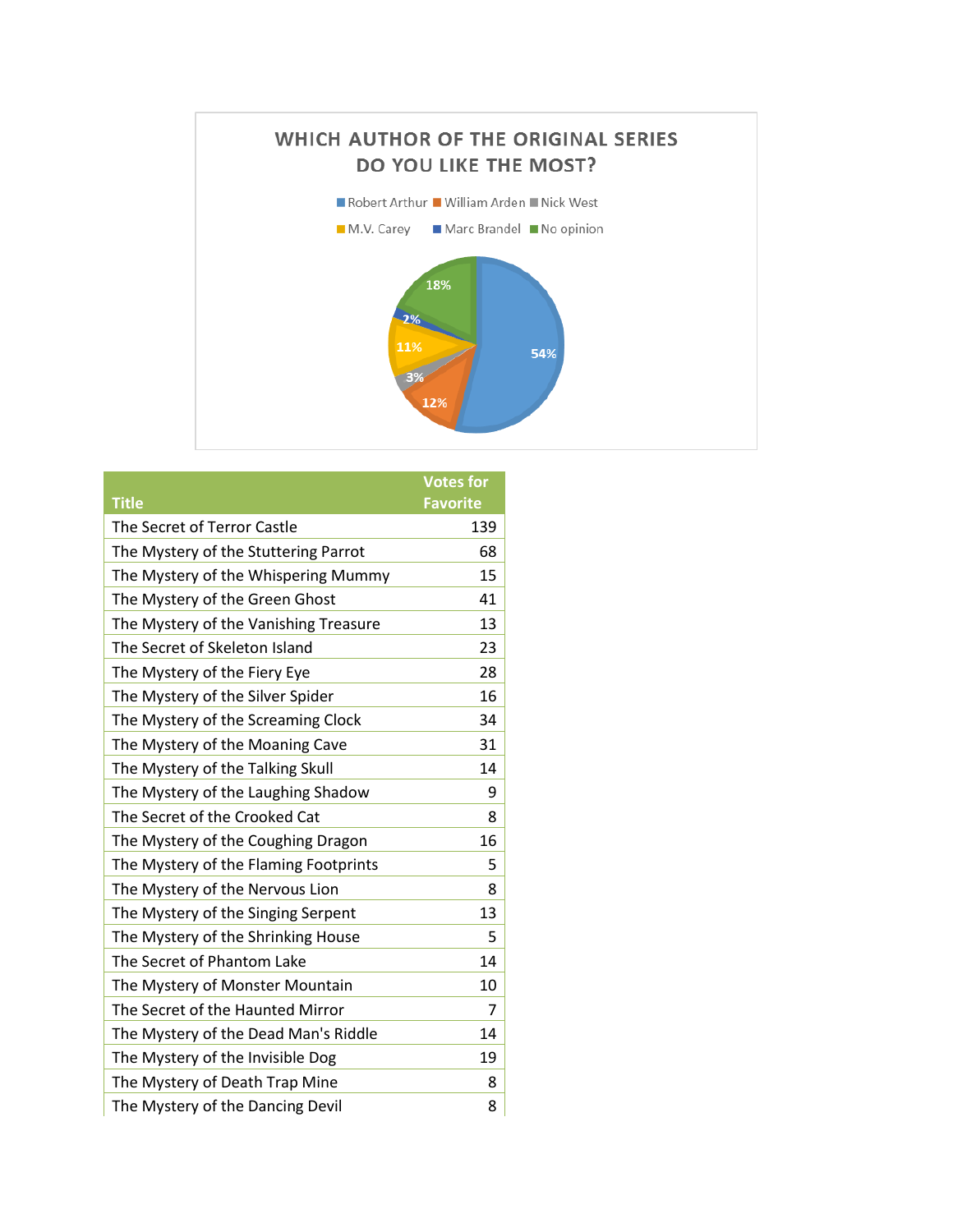| The Mystery of the Headless Horse     | 12           |
|---------------------------------------|--------------|
| The Mystery of the Magic Circle       | 9            |
| The Mystery of the Deadly Double      | 6            |
| The Mystery of the Sinister Scarecrow | 9            |
| The Secret of Shark Reef              | 4            |
| The Mystery of the Scar-Faced Beggar  | 3            |
| The Mystery of the Blazing Cliffs     | 3            |
| The Mystery of the Purple Pirate      | 5            |
| The Mystery of the Wandering Cave Man | 6            |
| The Mystery of the Kidnapped Whale    | 2            |
| The Mystery of the Missing Mermaid    | 6            |
| The Mystery of the Two-Toed Pigeon    | 6            |
| The Mystery of the Smashing Glass     | 9            |
| The Mystery of the Trail of Terror    | 3            |
| The Mystery of the Rogues Reunion     | 2            |
| The Mystery of the Creep-Show Crooks  | $\mathbf{1}$ |
| The Mystery of Wreckers' Rock         | 3            |
| The Mystery of the Cranky Collector   | 3            |
| Other                                 | 65           |
| No opinion                            | 296          |

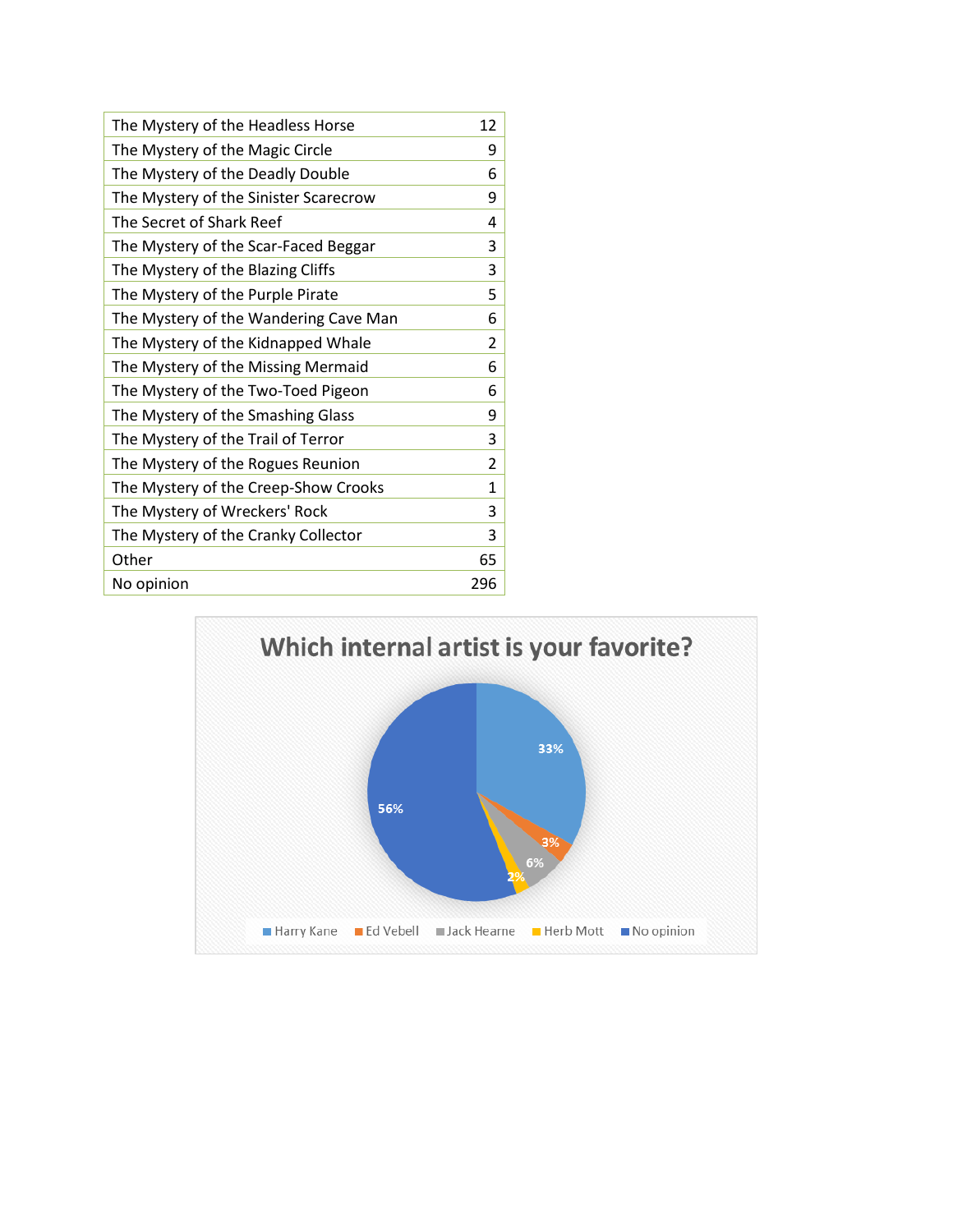